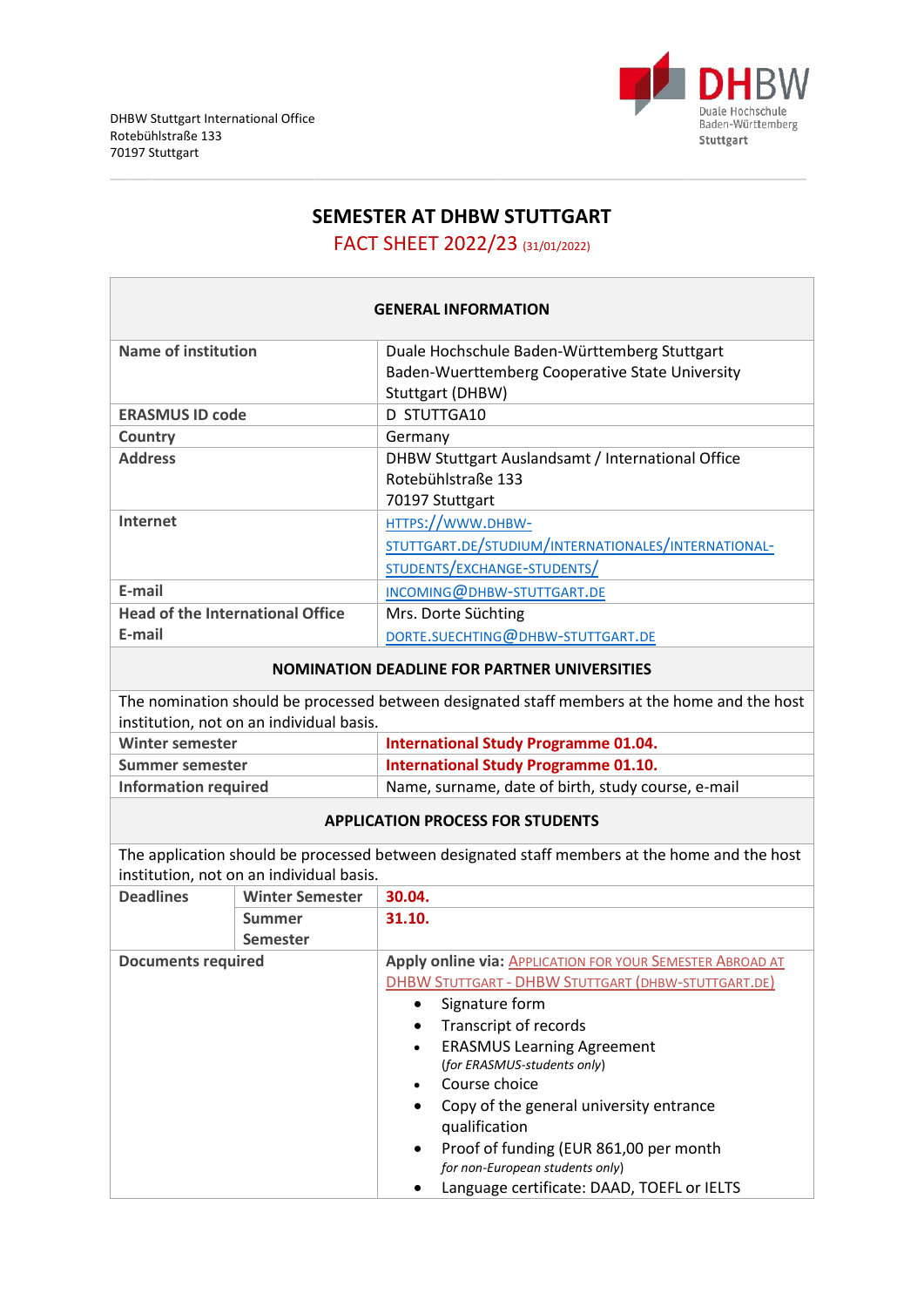| Proof of travel insurance (starting from departure day, for |
|-------------------------------------------------------------|
| non-European students only)                                 |
| Copy of the European health insurance card                  |
| (EHIC for European-students only)                           |
| Personal statement/reference letter                         |
| Copy of student ID                                          |
| Copy of passport                                            |
| Passport-sized photo (360x480 pixel) in JPG format          |
| Students are asked to transfer <b>EUR 122.20</b> as student |
| service fee before their arrival in order to receive their  |
| student ID.                                                 |
| Students will be informed about the bank details after the  |
| application documents have been received.                   |

 $\mathbb{R}^n$ 

| <b>ACADEMIC INFORMATION</b>                                   |                                                                                                                                                           |  |  |  |
|---------------------------------------------------------------|-----------------------------------------------------------------------------------------------------------------------------------------------------------|--|--|--|
| WINTER SEMESTER 2021/22 (September - February)                |                                                                                                                                                           |  |  |  |
| For exact dates, please contact the International Office.     |                                                                                                                                                           |  |  |  |
| The dates depend on the courses chosen and year of study.     |                                                                                                                                                           |  |  |  |
| <b>Arrival and Introduction Period</b>                        | Starting 1 September and including our Welcome Days, a<br>mandatory German Language Intensive course and the<br>seminar "Intercultural Training Germany". |  |  |  |
| <b>Classes in the International Study</b><br>Programme        | September - December                                                                                                                                      |  |  |  |
| <b>SUMMER SEMESTER 2022 (March - August)</b>                  |                                                                                                                                                           |  |  |  |
| For exact dates, please contact the International Office.     |                                                                                                                                                           |  |  |  |
| The dates depend on the courses chosen and the year of study. |                                                                                                                                                           |  |  |  |
| <b>Arrival and Introduction Period</b>                        | Starting 1 March and including our Welcome Days, a                                                                                                        |  |  |  |
|                                                               | mandatory German Language Intensive course and the                                                                                                        |  |  |  |
|                                                               | seminar "Intercultural Training Germany".                                                                                                                 |  |  |  |
| <b>Classes in the International Study</b>                     | March - June                                                                                                                                              |  |  |  |
| Programme                                                     |                                                                                                                                                           |  |  |  |
| PUBLIC HOLIDAYS 2021/2022                                     |                                                                                                                                                           |  |  |  |
| <b>German Unification Day</b>                                 | 3 October                                                                                                                                                 |  |  |  |
| All Saints' Day                                               | 1 November                                                                                                                                                |  |  |  |
| Christmas                                                     | 24/25/26 December                                                                                                                                         |  |  |  |
| New Year's Eve                                                | 31 December                                                                                                                                               |  |  |  |
| New Year's Day                                                | 1 January                                                                                                                                                 |  |  |  |
| Epiphany                                                      | 6 January                                                                                                                                                 |  |  |  |
| Good Friday                                                   | 15 April                                                                                                                                                  |  |  |  |
| Easter                                                        | 18 April                                                                                                                                                  |  |  |  |
| Labor Day                                                     | 1 May                                                                                                                                                     |  |  |  |
| <b>Ascension Day</b>                                          | 26 May                                                                                                                                                    |  |  |  |
| Pentecost                                                     | 6 June                                                                                                                                                    |  |  |  |
| Corpus Christi                                                | 16 June                                                                                                                                                   |  |  |  |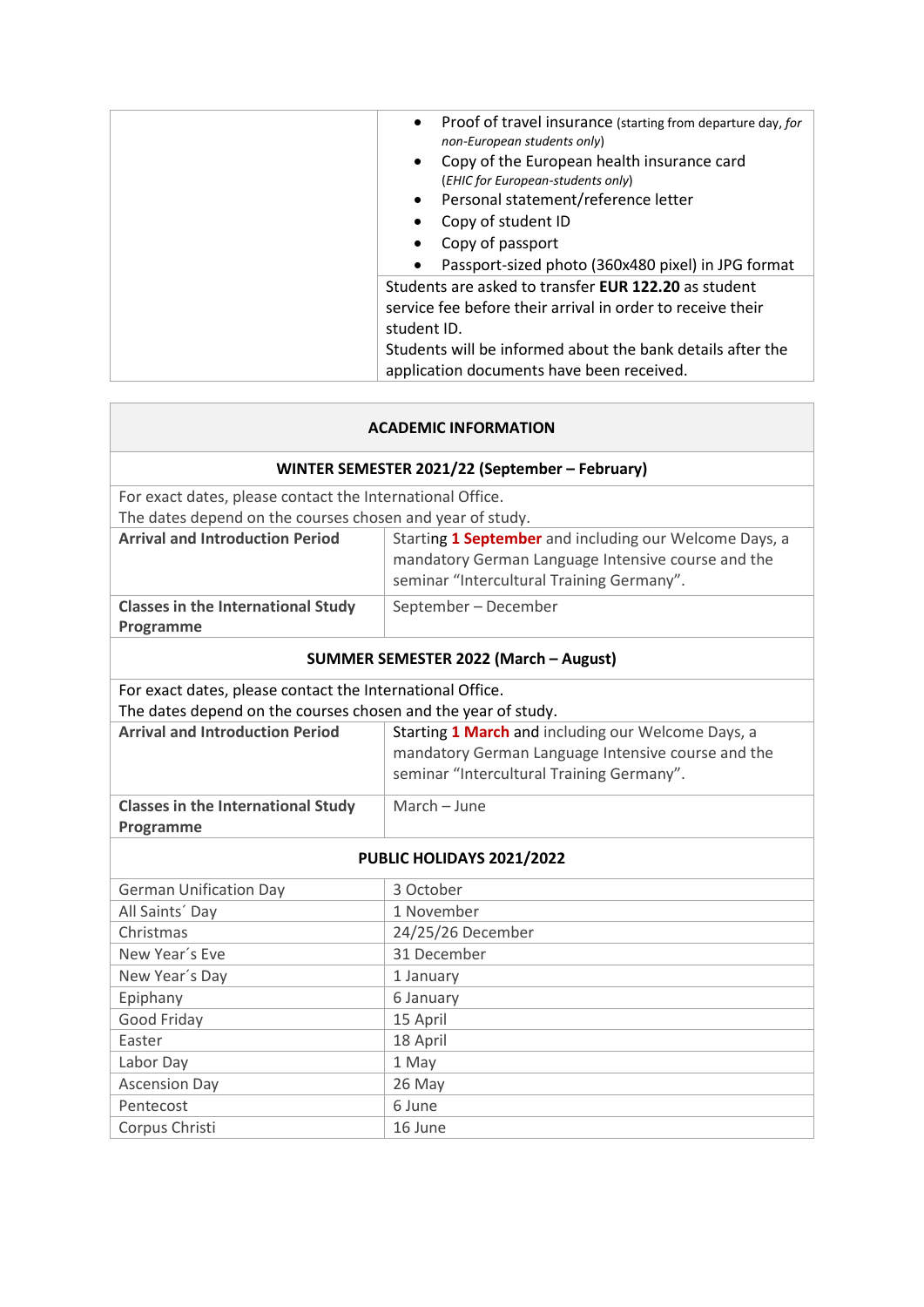| <b>PROGRAMME INFORMATION</b>                                                                  |                                                                                                                                                                                                                                                                                                                                                                                                                                                                                                                        |  |
|-----------------------------------------------------------------------------------------------|------------------------------------------------------------------------------------------------------------------------------------------------------------------------------------------------------------------------------------------------------------------------------------------------------------------------------------------------------------------------------------------------------------------------------------------------------------------------------------------------------------------------|--|
| <b>Classes in English from the</b><br><b>International Study Programme</b><br>(ISP)           | HTTP://WWW.DHBW-<br>STUTTGART.DE/STUDIUM/INTERNATIONALES/INTERNATIONAL-<br>STUDENTS/EXCHANGE-STUDENTS/ACADEMIC-INFORMATION/<br>16 week programme / class period:<br>September/October - December (winter semester)<br>March - June (summer semester)<br>Please note that the classes may change depending on the<br>number of applicants for the specific class.                                                                                                                                                       |  |
| <b>Classes in English from the</b><br><b>Regular Study Programme</b><br>(RSP)                 | Dates depend on the respective department holding the<br>desired lectures. Students who consider taking RSP classes<br>please contact the International Office for more<br>information.                                                                                                                                                                                                                                                                                                                                |  |
| <b>Regular courses in German</b>                                                              | Students who consider taking curriculum classes taught in<br>German need to check the information of the respective<br>department on the German website<br>HTTPS://WWW.DHBW-STUTTGART.DE/STUDIUM/BACHELOR-<br>STUDIENANGEBOT<br>and contact the International Office.                                                                                                                                                                                                                                                  |  |
| Language(s) of instruction                                                                    | English (and/or German)                                                                                                                                                                                                                                                                                                                                                                                                                                                                                                |  |
| <b>Academic requirements</b>                                                                  | Minimum grade point average (GPA) of previous study year<br>recommended of at least 2.5                                                                                                                                                                                                                                                                                                                                                                                                                                |  |
| Language requirements                                                                         | Exchange and programme students are required to submit<br>proof of their proficiency in English or German according to<br>the course selection. We accept DAAD-language certificate<br>or compatible (f. ex. TOEFL IBT 79, TOEFL PBT 550, TOEFL<br>ITP 550, TOEIC 765, IELTS 6) certifying at least level B2.<br>Native English speakers along with students who are taking<br>their degree programme in English are exempted. Partner<br>institutions are expected to select students who meet these<br>requirements. |  |
| <b>German Language Intensive</b><br><b>Course</b><br>Language classes<br>(English and German) | DHBW offers a 3 week intensive German language course<br>upon arrival, where students learn basic language skills for<br>their stay in Germany.<br>German language and culture class at DHBW Stuttgart<br>German and English courses at one of the language<br>$\bullet$<br>schools in Stuttgart (optional, subject to fees)                                                                                                                                                                                           |  |
|                                                                                               | Students have a chance to attend extracurricular German<br>and/or English language classes for a fee before the<br>semester start or during the semester. For more<br>information, please contact the International Office.                                                                                                                                                                                                                                                                                            |  |
| <b>Programme related information</b>                                                          | Programme specific questions (e.g. transcript of records,<br>course information, learning agreements) will be forwarded<br>to the departmental coordinators (therefore, it can take a<br>bit longer before you receive a reply).                                                                                                                                                                                                                                                                                       |  |
| Local credit system                                                                           | <b>ECTS</b>                                                                                                                                                                                                                                                                                                                                                                                                                                                                                                            |  |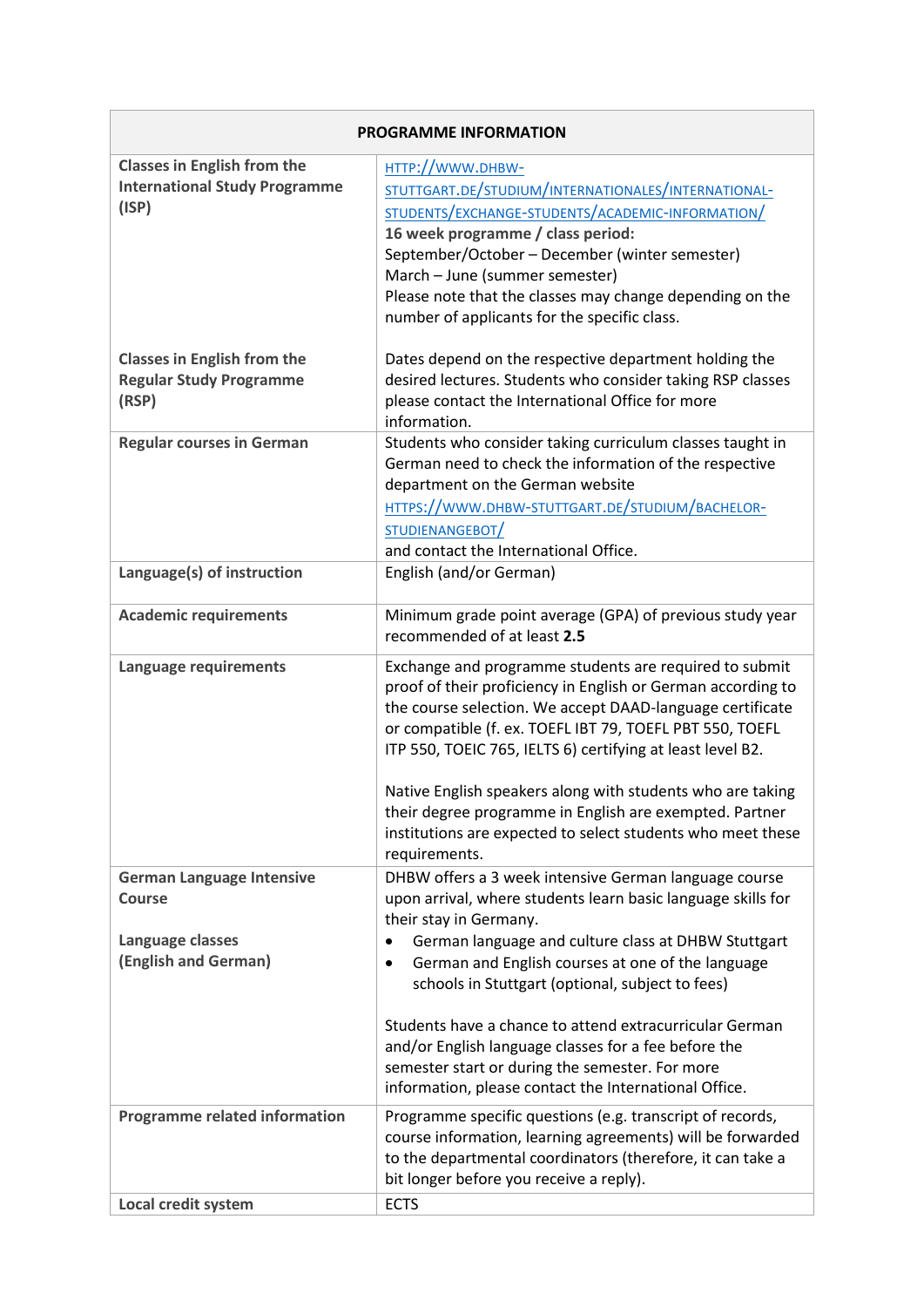| <b>Minimum and maximum credits</b><br>per semester | Min. 5 ECTS / Max. 30 ECTS                                                                                                                                                                                                                                                                                                                                                                                                                                                                                                                                                                                            |  |
|----------------------------------------------------|-----------------------------------------------------------------------------------------------------------------------------------------------------------------------------------------------------------------------------------------------------------------------------------------------------------------------------------------------------------------------------------------------------------------------------------------------------------------------------------------------------------------------------------------------------------------------------------------------------------------------|--|
| <b>Grading system</b>                              | 1.0 - 1.5 Very good<br>1.6 - 2.5 Good<br>2.6 - 3.5 Satisfactory<br>3.6 - 4.0 Pass<br>4.1 - 5.0 Fail                                                                                                                                                                                                                                                                                                                                                                                                                                                                                                                   |  |
| PRACTICAL INFORMATION                              |                                                                                                                                                                                                                                                                                                                                                                                                                                                                                                                                                                                                                       |  |
| <b>Tuition fees</b>                                | There is no tuition fee at the university for exchange<br>students from partner universities.<br>Students have to pay EUR 122.20 per semester to student<br>services (Studierendenwerk Stuttgart). This includes<br>European students (incl. ERASMUS-students).                                                                                                                                                                                                                                                                                                                                                       |  |
| <b>Housing options</b>                             | <b>Student dormitory</b><br>HTTPS://WWW.STUDIERENDENWERK-<br>STUTTGART.DE/EN/ACCOMMODATION/ONLINE-APPLICATION/<br>Moving in to student dormitories on 01/09. or 01/03.<br>Rent is available only for 6 months.<br>Type of housing: single rooms or rooms in shared flats with<br>between 2 and 10 rooms.<br>Cost: Depending on the size, EUR $250.00 - 400.00$ per<br>month. This includes all overheads such as electricity,<br>water and heating, sometimes also internet connection.<br>Prices are subject to change.<br>Deposit: EUR 700.00 including EUR 300.00 as partial<br>payment of the first month's rent. |  |
| <b>Health insurance</b>                            | <b>Non-European students:</b><br>Non-European students need to arrange their own travel<br>insurance from the day of your departure.<br>Once the semester starts, German public health insurance<br>is mandatory. The International Office will organize<br>German public health insurance registration during the first<br>week of the semester if it hasn't been arranged yet.<br>Costs are approximately EUR 105.00 per month.<br><b>European students:</b><br>European students need the European Health Insurance<br>Card (EHIC) from their insurance company in their home<br>country.                          |  |
| <b>Visa requirements</b>                           | Non-European students seeking to study in Germany must<br>have a student visa, which can be obtained in the nearest<br>German Embassy or Consulate in your home country.                                                                                                                                                                                                                                                                                                                                                                                                                                              |  |
| <b>Monthly costs</b>                               | Accommodation:<br>A single room costs depending on size, EUR 250.00 - EUR<br>400.00 per month.<br><b>Semester transportation ticket:</b><br>Approximately EUR 210.00 for the whole semester.<br><b>Public health insurance:</b><br>Approximately EUR 110.00 per month                                                                                                                                                                                                                                                                                                                                                 |  |